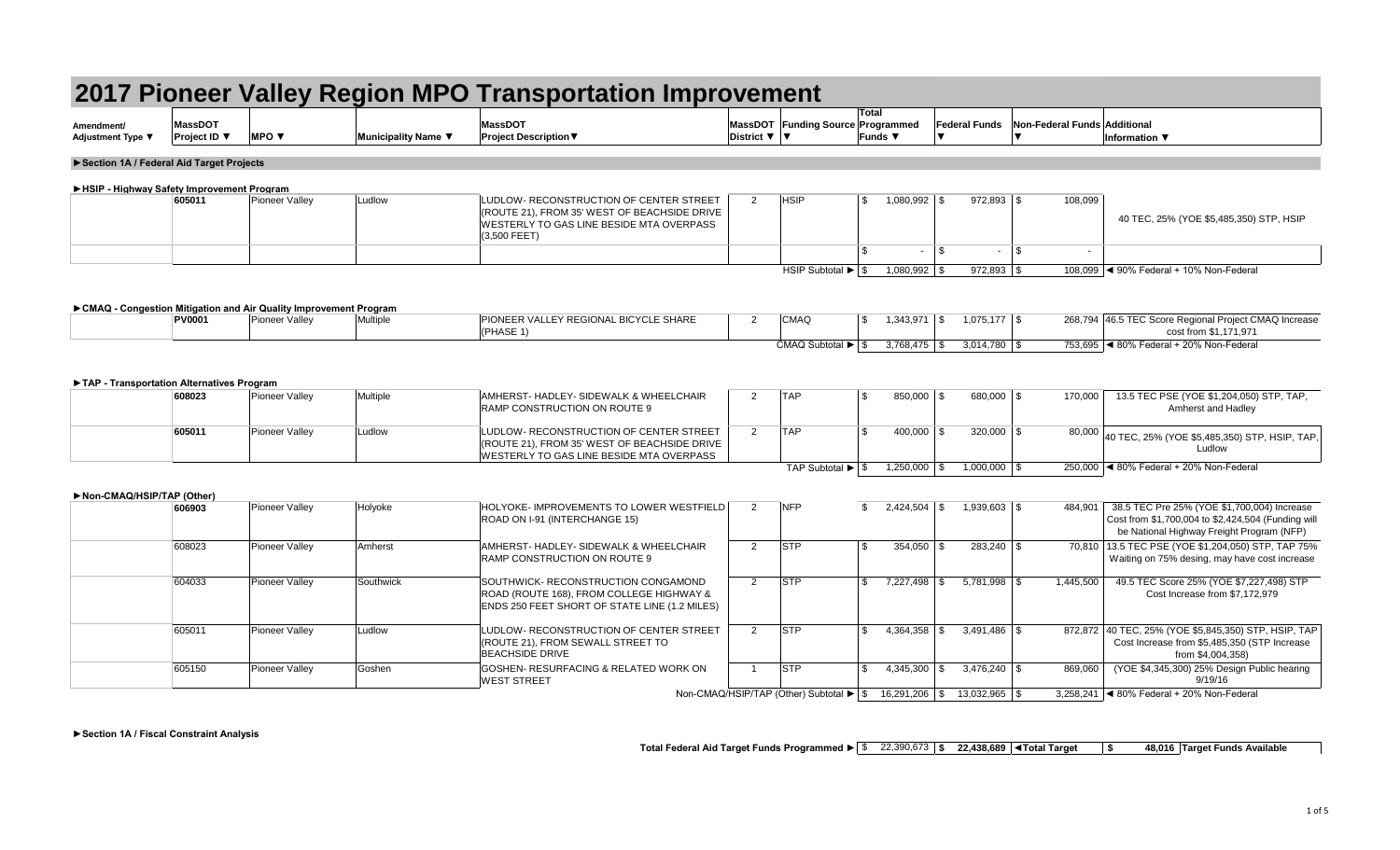|                                        |                   |                                 |                     |                              | 2017 Pioneer Valley Region MPO Transportation Improvement |          |                |                      |                                          |                    |                                  |
|----------------------------------------|-------------------|---------------------------------|---------------------|------------------------------|-----------------------------------------------------------|----------|----------------|----------------------|------------------------------------------|--------------------|----------------------------------|
|                                        | <b>MassDOT</b>    |                                 |                     | <b>MassDOT</b>               | MassDOT Funding Source Programmed                         | Total    |                | <b>Federal Funds</b> | Non-Federal Funds Additional             |                    |                                  |
| Amendment/<br><b>Adjustment Type \</b> | Project ID $\Psi$ | <b>MPO</b> $\blacktriangledown$ | Municipality Name ▼ | <b>Project Description ▼</b> | District $\nabla$   $\nabla$                              | lFunds ▼ |                |                      |                                          | Information $\Psi$ |                                  |
|                                        |                   |                                 |                     |                              | Total Non-CMAQ/HSIP/TAP (Other) Programmed ▶ S            |          | 16.291.206 \$  |                      | 16.729.598   ◀ Max. Non-                 |                    | 48,017 Non-CMAQ/HSIP/TAP (Other) |
|                                        |                   |                                 |                     |                              |                                                           |          |                |                      | <b>CMAQ/HSIP/TAP</b>                     |                    | Available                        |
|                                        |                   |                                 |                     |                              | Total HSIP Programmed ▶ S                                 |          | 1,080,992      |                      | 1,080,992  ◀ Min. HSIP                   |                    | <b>HSIP Recommended Met</b>      |
|                                        |                   |                                 |                     |                              | Total CMAQ Programmed ▶ S                                 |          | 3,768,475      |                      | 3.378.100 $\blacktriangleleft$ Min. CMAQ |                    | (390,375) CMAQ Recommended Met   |
|                                        |                   |                                 |                     |                              | Total TAP Programmed ▶ S                                  |          | 1,250,000   \$ |                      | 1,250,000  ◀ Min. TAP                    |                    | <b>TAP Recommended Met</b>       |

# **HSIP, CMAQ, TAP Overprogrammed** \$ (390,375)

# **►Section 1B / Federal Aid Bridge Projects**

# **►Statewide Systematic Maintenance Program**

|  |  | No Projects Programmed |                                                      |  |                                 |
|--|--|------------------------|------------------------------------------------------|--|---------------------------------|
|  |  | No Projects Programmed |                                                      |  |                                 |
|  |  |                        | Statewide Bridge Maintenance Program Subtotal ▶   \$ |  | ◀ 80% Federal + 20% Non-Federal |

#### **►On System**

| . | 605384 | <b>Pioneer Valley</b> | Agawam | AGAWAM- WEST SPRINGFIELD- BRIDGE<br>REPLACEMENT, A-05-002=W-21-014, ROUTE 147<br>OVER THE WESTFIELD RIVER & INTERSECTION &<br>SIGNAL IMPROVEMENTS @ 3 LOCATIONS | <b>NHPP</b>                                                             | 20.401.813   \$ | 16.321.450 \$ | 4,080,363 | Increase cost from \$29,247,251 to \$31,866,245<br>and split between on system bridge =<br>\$20,401,813 and Statewide Infrastructure<br>$Program = $11,464,432$ |
|---|--------|-----------------------|--------|-----------------------------------------------------------------------------------------------------------------------------------------------------------------|-------------------------------------------------------------------------|-----------------|---------------|-----------|-----------------------------------------------------------------------------------------------------------------------------------------------------------------|
|   |        |                       |        |                                                                                                                                                                 |                                                                         |                 |               |           |                                                                                                                                                                 |
|   |        |                       |        |                                                                                                                                                                 | On System Subtotal $\blacktriangleright$ $\mid$ \$ 20.401.813 $\mid$ \$ |                 | 16 321 450    |           | 4 080 363 4 80% Federal + 20% Non-Federal                                                                                                                       |

On System Subtotal ▶ | \$ 20,401,813 | \$ 16,321,450 | \$ 4,080,363 | ◀ 80% Federal + 20% Non-Federal

### **►Off-System**

| 607528 | <b>Pioneer Valley</b> | Amherst      | AMHERST- BRIDGE REPLACEMENT. A-08-008. MILL<br><b>STREET OVER MILL RIVER</b>                                 | <b>STP-BR-OFF</b>       | $3.028.770$ \\$ |                 | 605,754 | Increase cost from \$2,075,400                               |
|--------|-----------------------|--------------|--------------------------------------------------------------------------------------------------------------|-------------------------|-----------------|-----------------|---------|--------------------------------------------------------------|
| 607549 | <b>Pioneer Valley</b> | Chesterfield | CHESTERFIELD-BRIDGE REPLACEMENT. C-12-009.<br><b>IRELAND STREET OVER WEST BRANCH BRONSON</b><br><b>BROOK</b> | STP-BR-OFF              | 4.015.406       | $3.212.325$ \\$ | 803.081 | Increase cost from \$3,341,040 to \$4,015,406                |
|        |                       |              |                                                                                                              | Off-System Subtotal ▶ S | 7.044.176 \$    | $5.635.341$ \\$ |         | 1,408,835 $\blacktriangleleft$ 80% Federal + 20% Non-Federal |

**►Statewide Bridge Inspection Program**

|  | Projects Programmed ر |                                                     |  |  |                                 |
|--|-----------------------|-----------------------------------------------------|--|--|---------------------------------|
|  | Projects Programmed   |                                                     |  |  |                                 |
|  |                       | Statewide Bridge Inspection Program Subtotal ▶   \$ |  |  | ◀ 80% Federal + 20% Non-Federal |

# **►Section 1C / Federal Aid Non-Target Projects**

# **►Other Federal Aid**

| ROAD FORM BARK HAUL ROAD TO BIRNIE | <b>PV0002</b> | <b>Pioneer Valley</b> | _onameadow | LONGMEADOW - IMPROVEMENTS TO PONDSIDE | Other | 275,000 | 55.000 | to Federal Lands MA-07 PE<br>Fransfr |
|------------------------------------|---------------|-----------------------|------------|---------------------------------------|-------|---------|--------|--------------------------------------|
| <b>ROAD/TINA LANE</b>              |               |                       |            |                                       |       |         |        |                                      |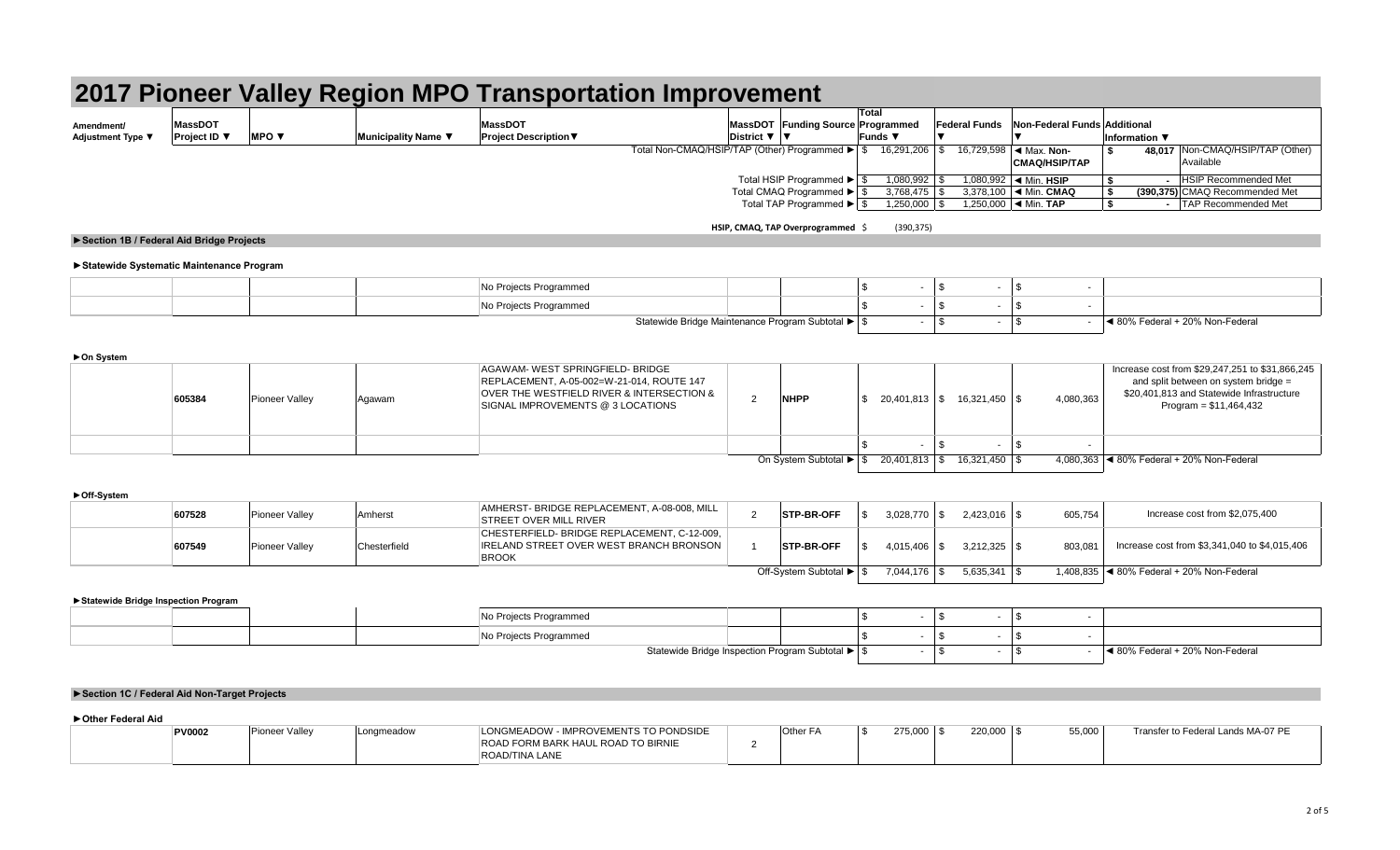|                                                   |                                |                                                             |                     | 2017 Pioneer Valley Region MPO Transportation Improvement                                                                   |                |                                            |                                                                                      |                        |                              |                                                                                                              |
|---------------------------------------------------|--------------------------------|-------------------------------------------------------------|---------------------|-----------------------------------------------------------------------------------------------------------------------------|----------------|--------------------------------------------|--------------------------------------------------------------------------------------|------------------------|------------------------------|--------------------------------------------------------------------------------------------------------------|
| Amendment/<br>Adjustment Type ▼                   | <b>MassDOT</b><br>Project ID ▼ | <b>MPO ▼</b>                                                | Municipality Name ▼ | <b>MassDOT</b><br><b>Project Description ▼</b>                                                                              | District ▼     | <b>MassDOT</b> Funding Source              | Total<br>Programmed<br><b>Funds</b> ▼                                                | <b>Federal Funds</b>   | Non-Federal Funds Additional | <b>Information</b> ▼                                                                                         |
|                                                   | <b>PV0003</b>                  | <b>Pioneer Valley</b>                                       | Multiple            | HADLEY- SOUTH HADLEY - ACCESS<br><b>IMPROVEMENTS TO THE CONNECTICUT RIVER</b><br><b>TRAIL</b>                               | 2              | Other FA                                   | $\sqrt{3}$<br>309,894                                                                | l \$<br>247,915 \$     |                              | 61,979 Transfer to Federal Lands MA-13 Construction                                                          |
|                                                   |                                |                                                             |                     |                                                                                                                             |                | Other Federal Aid Subtotal ▶ S             | 584,894 \$                                                                           | 467,915 \$             |                              | 116,979   < Funding Split Varies by Funding Source                                                           |
|                                                   |                                | Section 1D / Federal Aid Major & State Category Projects    |                     |                                                                                                                             |                |                                            |                                                                                      |                        |                              |                                                                                                              |
| Regional Major Infrastructure                     |                                |                                                             |                     |                                                                                                                             |                |                                            |                                                                                      |                        |                              |                                                                                                              |
|                                                   |                                |                                                             |                     |                                                                                                                             |                |                                            |                                                                                      |                        |                              |                                                                                                              |
|                                                   |                                |                                                             |                     |                                                                                                                             |                |                                            | $\sqrt{3}$<br>$\sim$                                                                 | l \$<br>$\blacksquare$ | $\sqrt{S}$<br>$\blacksquare$ |                                                                                                              |
|                                                   |                                |                                                             |                     |                                                                                                                             |                | Regional Major Infrastructure Subtotal ▶ S |                                                                                      | $ \sqrt{3}$            | $-1$ \$                      | $-$ 4 80% Federal + 20% Non-Federal                                                                          |
|                                                   |                                | Statewide Americans with Disability Act Implementation Plan |                     |                                                                                                                             |                |                                            |                                                                                      |                        |                              |                                                                                                              |
|                                                   |                                |                                                             |                     | No Projects Programmed                                                                                                      |                |                                            | l \$<br>$\sim$                                                                       | $\sqrt{3}$<br>$\sim$   | $\vert$ \$<br>$\blacksquare$ |                                                                                                              |
|                                                   |                                |                                                             |                     | No Projects Programmed                                                                                                      |                |                                            | $\mathbf{s}$<br>$\sim$                                                               | $\sqrt{s}$<br>$\sim$   | l \$<br>$\blacksquare$       |                                                                                                              |
|                                                   |                                |                                                             |                     | Statewide ADA Implementation Plan Subtotal ▶ S                                                                              |                |                                            |                                                                                      | $-1$ \$                | $-1$ \$                      | $-$ 4 80% Federal + 20% Non-Federal                                                                          |
| ▶ Statewide Congestion Mitigation and Air Quality |                                |                                                             |                     |                                                                                                                             |                |                                            |                                                                                      |                        |                              |                                                                                                              |
|                                                   |                                |                                                             |                     | No Projects Programmed                                                                                                      |                |                                            | $\mathbf{\hat{s}}$<br>$\sim$                                                         | $\sqrt{3}$<br>$\sim$   | $\sqrt{S}$<br>$\omega$       |                                                                                                              |
|                                                   |                                |                                                             |                     | No Projects Programmed                                                                                                      |                |                                            | $\sqrt{3}$<br>$\sim$                                                                 | l \$<br>$\sim$         | <b>S</b><br>$\blacksquare$   |                                                                                                              |
|                                                   |                                |                                                             |                     |                                                                                                                             |                | Statewide CMAQ Subtotal ▶ \$               |                                                                                      | $ \sqrt{3}$            | $-1$ \$                      | $-$ 4 80% Federal + 20% Non-Federal                                                                          |
| Statewide HSIP Program                            |                                |                                                             |                     |                                                                                                                             |                |                                            |                                                                                      |                        |                              |                                                                                                              |
|                                                   |                                |                                                             |                     | No Projects Programmed                                                                                                      |                |                                            | $\sqrt{3}$<br>$\sim$                                                                 | $\vert$ \$<br>$\sim$   | $\sqrt{3}$<br>$\sim$         |                                                                                                              |
|                                                   |                                |                                                             |                     | No Projects Programmed                                                                                                      |                |                                            | $\mathbf{s}$                                                                         | l \$<br>$\blacksquare$ | <b>S</b>                     |                                                                                                              |
|                                                   |                                |                                                             |                     |                                                                                                                             |                | Statewide HSIP Program Subtotal ▶ \$       |                                                                                      | $-1$ \$                | $-1$ \$                      | $ \blacktriangleleft$ 90% Federal + 10% Non-Federal                                                          |
|                                                   |                                |                                                             |                     |                                                                                                                             |                |                                            |                                                                                      |                        |                              |                                                                                                              |
| Statewide Infrastructure Program                  | 605384                         | Pioneer Valley                                              | Multiple            | <b>AGAWAM- WEST SPRINGFIELD- BRIDGE</b>                                                                                     | $\overline{2}$ | <b>STP</b>                                 |                                                                                      | $9,171,546$ \$         | 2,292,886                    | Increase cost from \$29,247,251 to \$31,866,245                                                              |
|                                                   |                                |                                                             |                     | REPLACEMENT, A-05-002=W-21-014, ROUTE 147<br>OVER THE WESTFIELD RIVER & INTERSECTION &<br>SIGNAL IMPROVEMENTS @ 3 LOCATIONS |                |                                            |                                                                                      |                        |                              | and split between on system bridge =<br>\$20,401,813 and Statewide Infrastructure<br>Program = $$11,464,432$ |
|                                                   |                                |                                                             |                     | No Projects Programmed                                                                                                      |                |                                            | $\mathbf{\hat{s}}$                                                                   | l \$                   | $\sqrt{S}$<br>$\sim$         |                                                                                                              |
|                                                   |                                |                                                             |                     |                                                                                                                             |                |                                            | Statewide Infrastructure Program Subtotal $\blacktriangleright$   \$ 11,464,432   \$ | $9,171,546$ \$         |                              | 2,292,886 < 80% Federal + 20% Non-Federal                                                                    |
| Statewide Interstate Maintenance Program          |                                |                                                             |                     |                                                                                                                             |                |                                            |                                                                                      |                        |                              |                                                                                                              |
|                                                   | 608211                         | Pioneer Valley                                              | Multiple            | CHICOPEE- SPRINGFIELD- INTERSTATE<br>MAINTENANCE & RELATED WORK ON I-291                                                    | $\overline{2}$ | <b>NHPP</b>                                | l \$                                                                                 | $3,706,560$ \$         | 411,840                      | Advertised 12/31/16 Letting 7/18/17                                                                          |
|                                                   |                                |                                                             |                     |                                                                                                                             |                |                                            | $\mathbf{\hat{s}}$<br>$\sim$                                                         | l \$<br>$\blacksquare$ | $\sqrt{S}$<br>$\sim$         |                                                                                                              |
|                                                   |                                |                                                             |                     | Statewide Interstate Maintenance Program Subtotal ▶ S                                                                       |                |                                            |                                                                                      | $3.706.560$ \ \$       |                              | 411.840   ◀ 90% Federal + 10% Non-Federal                                                                    |
| ▶ Statewide Intelligent Transportation Systems    |                                |                                                             |                     |                                                                                                                             |                |                                            |                                                                                      |                        |                              |                                                                                                              |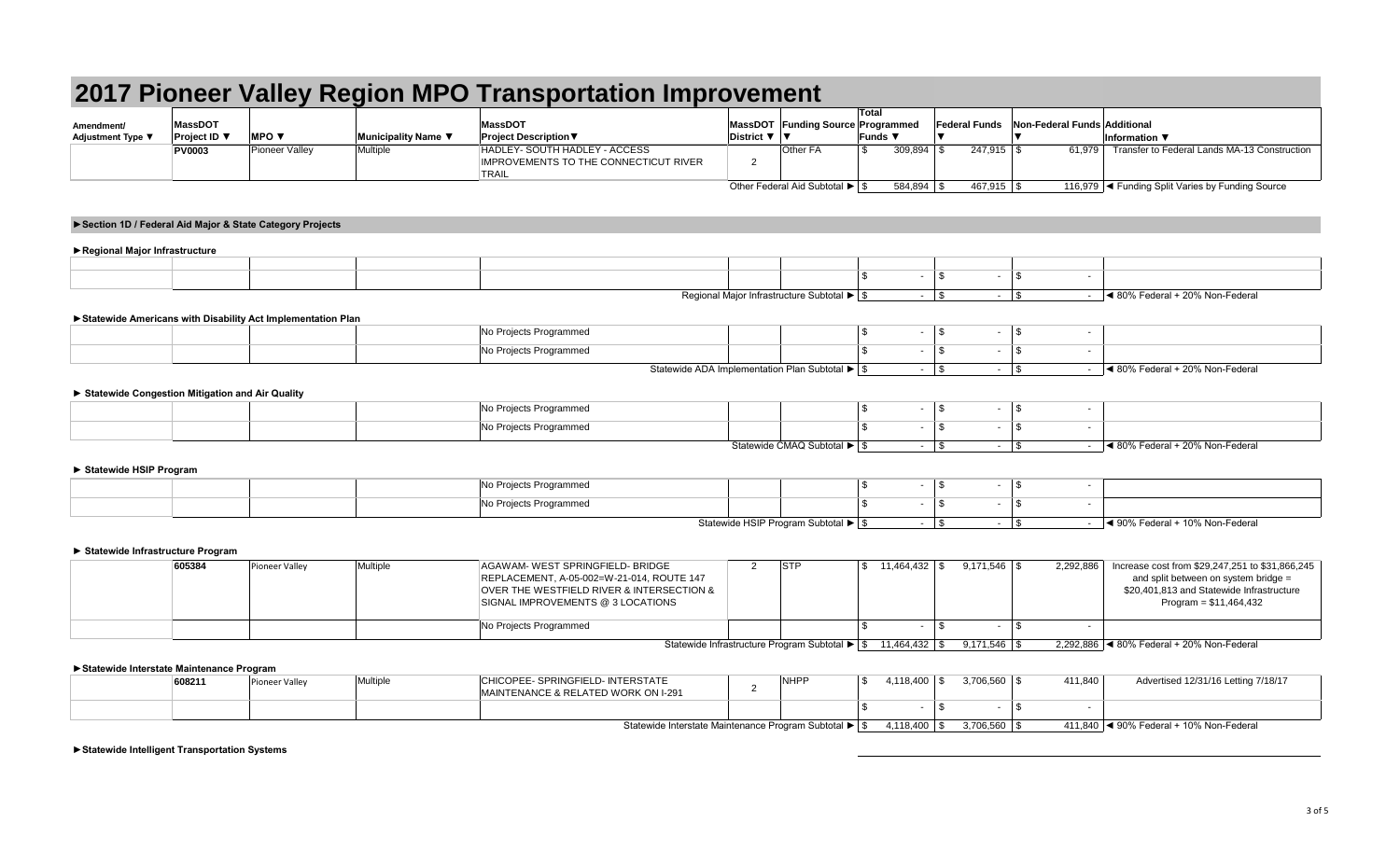| Amendment/<br>Adjustment Type ▼          | <b>MassDOT</b><br>Project ID ▼ | <b>MPO ▼</b>                                             | Municipality Name ▼ | <b>MassDOT</b><br><b>Project Description ▼</b>                                  | MassDOT Funding Source Programmed<br>District ▼ ▼      | Total<br>Funds ▼         | <b>Federal Funds</b>         | <b>Non-Federal Funds Additional</b><br>$\overline{\mathbf{v}}$ | <b>Information</b> ▼                                                                                                                                                                                                                                                                           |
|------------------------------------------|--------------------------------|----------------------------------------------------------|---------------------|---------------------------------------------------------------------------------|--------------------------------------------------------|--------------------------|------------------------------|----------------------------------------------------------------|------------------------------------------------------------------------------------------------------------------------------------------------------------------------------------------------------------------------------------------------------------------------------------------------|
|                                          |                                |                                                          |                     | No Projects Programmed                                                          |                                                        | \$.                      | \$<br>$\sim$                 | $\mathbb S$                                                    |                                                                                                                                                                                                                                                                                                |
|                                          |                                |                                                          |                     | No Projects Programmed                                                          |                                                        | \$.<br>$\sim$            | \$<br>$\sim$                 | \$<br>$\overline{\phantom{a}}$                                 |                                                                                                                                                                                                                                                                                                |
|                                          |                                |                                                          |                     |                                                                                 | Statewide ITS Subtotal ▶ \$                            |                          | $-$ \$                       | $-1$ \$                                                        | $-$ 4 80% Federal + 20% Non-Federal                                                                                                                                                                                                                                                            |
|                                          |                                |                                                          |                     |                                                                                 |                                                        |                          |                              |                                                                |                                                                                                                                                                                                                                                                                                |
| Statewide National Freight Program       |                                |                                                          |                     | No Projects Programmed                                                          |                                                        | \$<br>$\sim$             | 1\$                          | $\blacksquare$                                                 |                                                                                                                                                                                                                                                                                                |
|                                          |                                |                                                          |                     |                                                                                 |                                                        | \$.                      | $\sqrt{3}$                   | \$                                                             |                                                                                                                                                                                                                                                                                                |
|                                          |                                |                                                          |                     | No Projects Programmed                                                          |                                                        | $\sim$                   | 14.                          | $\sim$                                                         |                                                                                                                                                                                                                                                                                                |
|                                          |                                |                                                          |                     |                                                                                 | Statewide National Freight Program Subtotal ▶ S        |                          | $-$ \$                       | $-1$ \$                                                        | $-$ 4 80% Federal + 20% Non-Federal                                                                                                                                                                                                                                                            |
|                                          |                                | ▶ Statewide National Highway System Preservation Program |                     |                                                                                 |                                                        |                          |                              |                                                                |                                                                                                                                                                                                                                                                                                |
|                                          |                                |                                                          |                     | No Projects Programmed                                                          |                                                        | - \$<br>$\sim$           | l \$                         | $-1$ \$<br>$\overline{\phantom{a}}$                            |                                                                                                                                                                                                                                                                                                |
|                                          |                                |                                                          |                     | No Projects Programmed                                                          |                                                        | $\mathfrak{L}$<br>$\sim$ | $\sqrt{3}$<br>$\sim$         | \$<br>$\sim$                                                   |                                                                                                                                                                                                                                                                                                |
|                                          |                                |                                                          |                     |                                                                                 | Statewide NHS Preservation Program Subtotal ▶ S        |                          | $-1$ \$                      |                                                                | $ \blacktriangleleft$ 80% Federal + 20% Non-Federal                                                                                                                                                                                                                                            |
| ▶ Statewide Planning Program             |                                |                                                          |                     |                                                                                 |                                                        |                          |                              |                                                                |                                                                                                                                                                                                                                                                                                |
|                                          |                                |                                                          |                     | No Projects Programmed                                                          |                                                        | - \$<br>$\sim$           | 1\$                          | $-1$ \$<br>$\sim$                                              |                                                                                                                                                                                                                                                                                                |
|                                          |                                |                                                          |                     | No Projects Programmed                                                          |                                                        | \$.<br>$\sim$            | $\sqrt{3}$<br>$\sim$         | 5<br>$\sim$                                                    |                                                                                                                                                                                                                                                                                                |
|                                          |                                |                                                          |                     |                                                                                 | Statewide Planning Program Subtotal ▶ \$               |                          |                              |                                                                | $-$ 4 80% Federal + 20% Non-Federal                                                                                                                                                                                                                                                            |
|                                          |                                |                                                          |                     |                                                                                 |                                                        |                          |                              |                                                                |                                                                                                                                                                                                                                                                                                |
| Statewide Railroad Grade Crossings       |                                |                                                          |                     |                                                                                 |                                                        | - \$                     |                              |                                                                |                                                                                                                                                                                                                                                                                                |
|                                          |                                |                                                          |                     | No Projects Programmed                                                          |                                                        | $\sim$                   | 1\$                          | $\sim$                                                         |                                                                                                                                                                                                                                                                                                |
|                                          |                                |                                                          |                     | No Projects Programmed                                                          |                                                        | \$.<br>$\sim$            | $\sqrt{3}$<br>$\sim$         | \$<br>$\overline{\phantom{a}}$                                 |                                                                                                                                                                                                                                                                                                |
|                                          |                                |                                                          |                     |                                                                                 | Statewide RR Grade Crossings Subtotal ▶ \$             |                          | $-1$ \$                      | $-1$ \$                                                        | $-$ 4 80% Federal + 20% Non-Federal                                                                                                                                                                                                                                                            |
| Statewide Safe Routes to Schools Program |                                |                                                          |                     |                                                                                 |                                                        |                          |                              |                                                                |                                                                                                                                                                                                                                                                                                |
|                                          |                                |                                                          |                     | No Projects Programmed                                                          |                                                        | \$                       | $-1$ \$                      | $-1$ \$<br>$\sim$                                              |                                                                                                                                                                                                                                                                                                |
|                                          |                                |                                                          |                     | No Projects Programmed                                                          |                                                        | \$<br>$\sim$             | <b>S</b><br>$\sim$           | l \$<br>$\sim$                                                 |                                                                                                                                                                                                                                                                                                |
|                                          |                                |                                                          |                     |                                                                                 | Statewide Safe Routes to Schools Program Subtotal ▶ \$ |                          | $-1$ \$                      | $-1$ \$                                                        | - <a> - <a> I<br/> <a> I<br/> <a> I<br/> <a> I<br/> <a> I<br/> <a> I<br/> <a> I<br/> <a> I<br/> <a> I<br/> <a> I<br/> <a> I<br/> <a> I<br/> I<br/><s<></s<> I<br/></a> I<br/>Source<br/> I<br/>Source<br/> I<br/>Source<br/> I<br <="" td=""/></a></a></a></a></a></a></a></a></a></a></a></a> |
|                                          |                                |                                                          |                     |                                                                                 |                                                        |                          |                              |                                                                |                                                                                                                                                                                                                                                                                                |
| ▶ Statewide Stormwater Retrofits         | 608192                         |                                                          | Multiple            | AGAWAM- CHICOPEE- HOLYOKE- WEST                                                 | STP-TE<br>$\overline{2}$                               | \$<br>$1,276,062$ \$     | $1,020,850$ \$               | 255,212                                                        |                                                                                                                                                                                                                                                                                                |
|                                          |                                | <b>Pioneer Valley</b>                                    |                     | SPRINGFIELD- STORMWATER IMPROVEMENTS<br>ALONG I-91, I-391, ROUTE 57 AND ROUTE 5 |                                                        |                          |                              |                                                                |                                                                                                                                                                                                                                                                                                |
|                                          |                                |                                                          |                     |                                                                                 |                                                        | $\mathfrak{L}$<br>$\sim$ | \$<br>$\sim$                 | \$<br>$\blacksquare$                                           |                                                                                                                                                                                                                                                                                                |
|                                          |                                |                                                          |                     |                                                                                 | Statewide Stormwater Retrofits Subtotal ▶ \$           | 1,276,062                | $1,020,850$ \$<br>$\sqrt{3}$ |                                                                | 255,212   4 80% Federal + 20% Non-Federal                                                                                                                                                                                                                                                      |
|                                          |                                |                                                          |                     |                                                                                 |                                                        |                          |                              |                                                                |                                                                                                                                                                                                                                                                                                |
| ▶ Statewide Transportation Enhancements  |                                |                                                          |                     | No Projects Programmed                                                          |                                                        | \$                       | $\sqrt{3}$                   | $\overline{\phantom{a}}$                                       |                                                                                                                                                                                                                                                                                                |
|                                          |                                |                                                          |                     | No Projects Programmed                                                          |                                                        | \$.                      | \$<br>$\sim$                 | $\sqrt{2}$<br>$\overline{\phantom{a}}$                         |                                                                                                                                                                                                                                                                                                |
|                                          |                                |                                                          |                     |                                                                                 | Statewide Transportation Enhancements Subtotal > \$    |                          |                              |                                                                |                                                                                                                                                                                                                                                                                                |
|                                          |                                |                                                          |                     |                                                                                 |                                                        |                          | $-$ \$                       | $-1$ \$                                                        | $-$ 4 80% Federal + 20% Non-Federal                                                                                                                                                                                                                                                            |
| ▶ Other Statewide Items                  |                                |                                                          |                     |                                                                                 |                                                        |                          |                              |                                                                |                                                                                                                                                                                                                                                                                                |
|                                          |                                |                                                          |                     | <b>ABP GANS Repayment</b>                                                       |                                                        | $\sqrt{3}$               |                              | $-1$ \$<br>$\sim$                                              |                                                                                                                                                                                                                                                                                                |